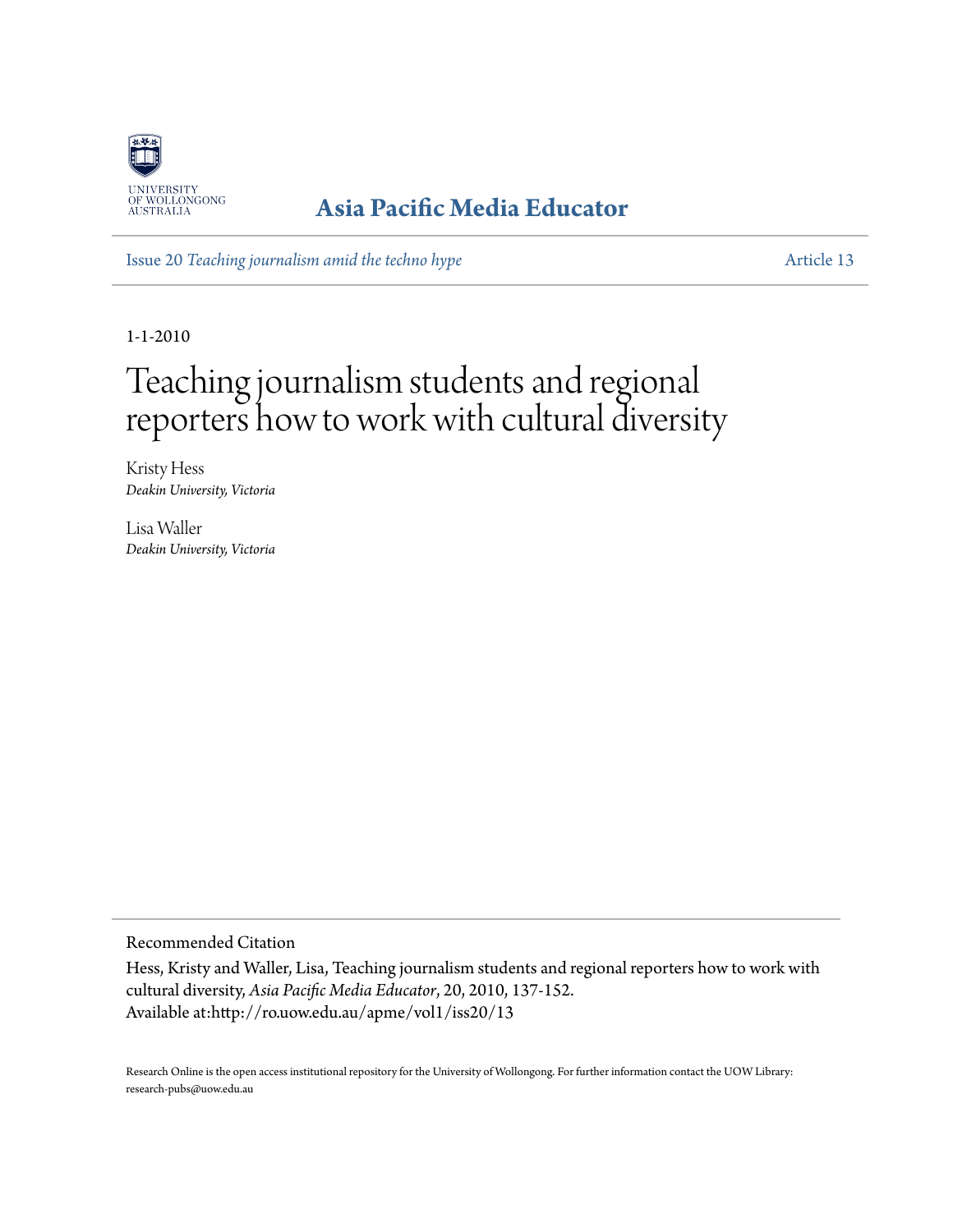## Teaching journalism students and regional reporters how to work with cultural diversity



**Kristy Hess**  Deakin University, Victoria kristy.hess@deakin.edu.au



**Lisa Waller** Deakin University, Victoria lisa.waller@deakin.edu.au

This paper examines the effectiveness of a set of curriculum materials developed for a Reporting Diversity and Integration Project tailored for Australian journalists and journalism students. The materials take a problem-based learning (PBL) approach to a hypothetical case study that involves Muslim netballers being banned from competition because they want to wear headscarves during play. Deferring to ideas developed by Russian psychologist, Leo Vygotsky, we proposed a few 'scaffolding' strategies to support student learning. The material was trialed with 30 first-year Deakin University journalism students and 30 regional journalists. The responses showed that both groups felt the materials we added to the curriculum resources, which provided information on Muslim women and the headscarf, affected how they would write the story. They also thought it was important to provide this kind of information for readers. This paper argues that providing cultural information in an accessible format for students and journalists in newsrooms should be integral to education and training materials designed to improve media coverage of cultural diversity issues.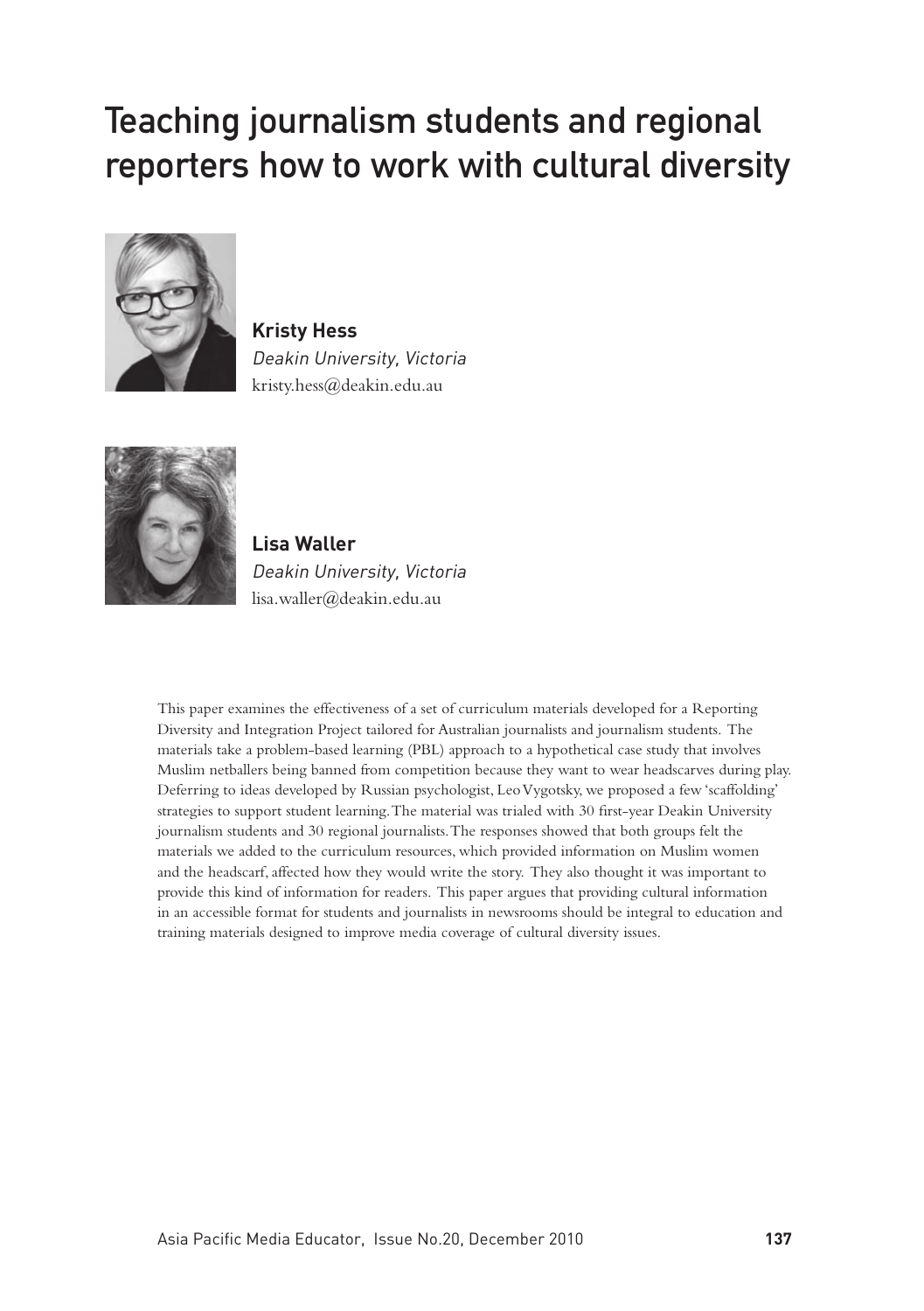#### Introduction

Presenting people, regardless of race, class or culture, as accurately as possible should be every journalist's aim. To do that, a journalist has to be knowledgeable about those he or she is covering" (Perry, 2006).

Australia has one of the highest percentages in the developed world of residents born overseas or whose parent(s) were born overseas. Maintaining harmony in this culturally diverse community is of great national importance. It requires journalism students, journalists and the general public to acknowledge and understand the cultural beliefs and practices of all ethnic communities in the country. The Australian media's handling of this diversity and culturally sensitive issues, however, has fallen short of this goal at times. In particular, the news media has been criticised for its reporting of events and issues involving Australian Muslims after the September 11, 2001 terrorist attacks on the World Trade Centre and subsequent bombings in Bali and London. As the Islamic Women's Welfare Council notes:

"[While] it is clear some media outlets and journalists have portrayed Muslims accurately and sensitively … the great majority of Muslims feel that the representations of Australian Muslims has been problematic" (Islamic Women's Welfare Council, p. 50).

To develop strategies for improving media coverage of cultural diversity, a 'Journalism in Multicultural Australia Project' was launched in 2005 with funding from the federal Department of Immigration and Citizenship. This was followed in 2007 with further funding for the 'Reporting Diversity and Integration (RDI) Project' – a partnership of universities and media organisations to educate and raise media awareness of the challenges of reporting multicultural affairs.

As part of the project, curriculum modules for use in tertiary journalism education and media training were developed by Lynette Sheridan Burns from the University of Western Sydney. The materials focused on the complexities and 'deeper questions' of reporting on cultural diversity so that students and early career journalists would have 'the tools they need to respond accurately and ethically when reporting multicultural issues' (Burns, 2007, p.21). Burns devised four case studies as part of the curriculum materials *(see www.reportingdiversity.org.au).* 

This paper examines the effectiveness of case study one – which is, the potential discrimination against Muslim netballers. We chose to trial this material because it dealt with practical news writing skills while developing students' problem-solving abilities. Primarily, we believed this material would interest students because it had the most 'sensational' news angle and would challenge their ability to report with responsibility.

The materials developed by Burns take a problem-based learning (PBL) approach to a case study of Muslim netballers being banned from competition. The scenario raises issues about how journalists can perpetuate cultural stereotypes and its potential consequences. The learning resources include an overview of the issues and events involved in the scenario, interview transcripts, discussion points and questions, and a suggestion that educators can provide students with '10 questions to guide journalists through the decision-making process' (Black, Steel and Barney 1997, p.72)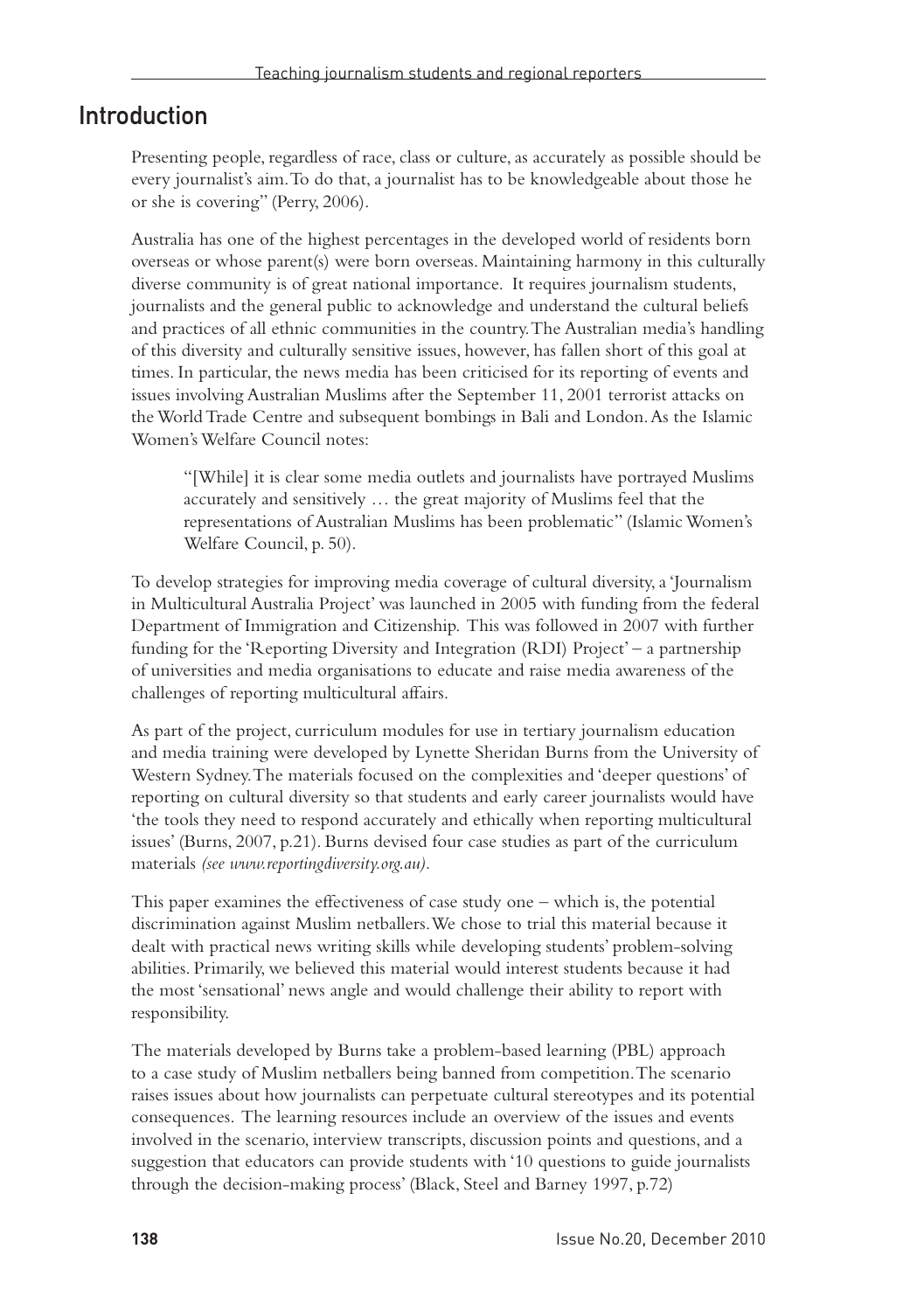We trialed the materials with 32 first-year Deakin University students and 30 regional journalists in non-daily Australian newspapers. The journalists were also students undertaking the Country Press Australia/MEAA post-cadet journalism course facilitated by Deakin University.

We argue that educational materials developed for the Reporting Diversity Project can be enriched by adapting the 'scaffolding' strategies of learning developed by Russian psychologist, Leo Vygotsky. 'Scaffolding' essentially involves providing students with appropriate learning tools matched with their learning needs to help them master a given task.

Our study examines the following research questions:

- 1. Does providing additional, detailed cultural information and guidance (scaffolding) enhance student learning about issues of diversity?
- 2. Do journalists and university students think they need to be educated on issues of diversity?
- 3. Are there any significant differences between practising journalists and university students in their approach to reporting issues of diversity?

### Problem-based learning

Problem-based learning (PBL) encourages students to learn through structured exploration of a research problem (Mills, 2006). A simple definition may be that the problem comes first and students are encouraged to define and gather information to explore it. Burns (1997) argues that PBL places journalism students in the active role of problem solvers (practitioners) and confronts them with a situation that reflects the real world.

One criticism of PBL is that students, as novices, cannot be expected to know what might be important for them to learn, especially in subject area which they have no experience (Gallow, 2008). It is argued that PBL alone will not produce the most effective outcome for the Reporting Diversity project. It cannot be expected that journalism students bring a detailed understanding of the Muslim faith into the classroom. The existing PBL approach to the materials encourages students to seek out high-quality information on the Muslim faith independently. Determining what 'quality' information should be used is knowledge which needs to be facilitated by journalism educators. Time restraints are also a consideration in university tutorials of one or two hours. Working journalists faced with the same PBL scenario are time poor and it cannot be assumed they will make the same research effort. Davis indicates that increasingly journalists feel compelled to react to what is readily made available to them, rather than seeking and researching stories, which takes time and valuable editorial resources (2003, pp.27-32).

## The Vygotskian approach to education

In a Vygotskian framework, 'learning activities may be characterised as guided investigations' (Hedegaard, 1990, p.358). Learning takes place in the 'zone of proximal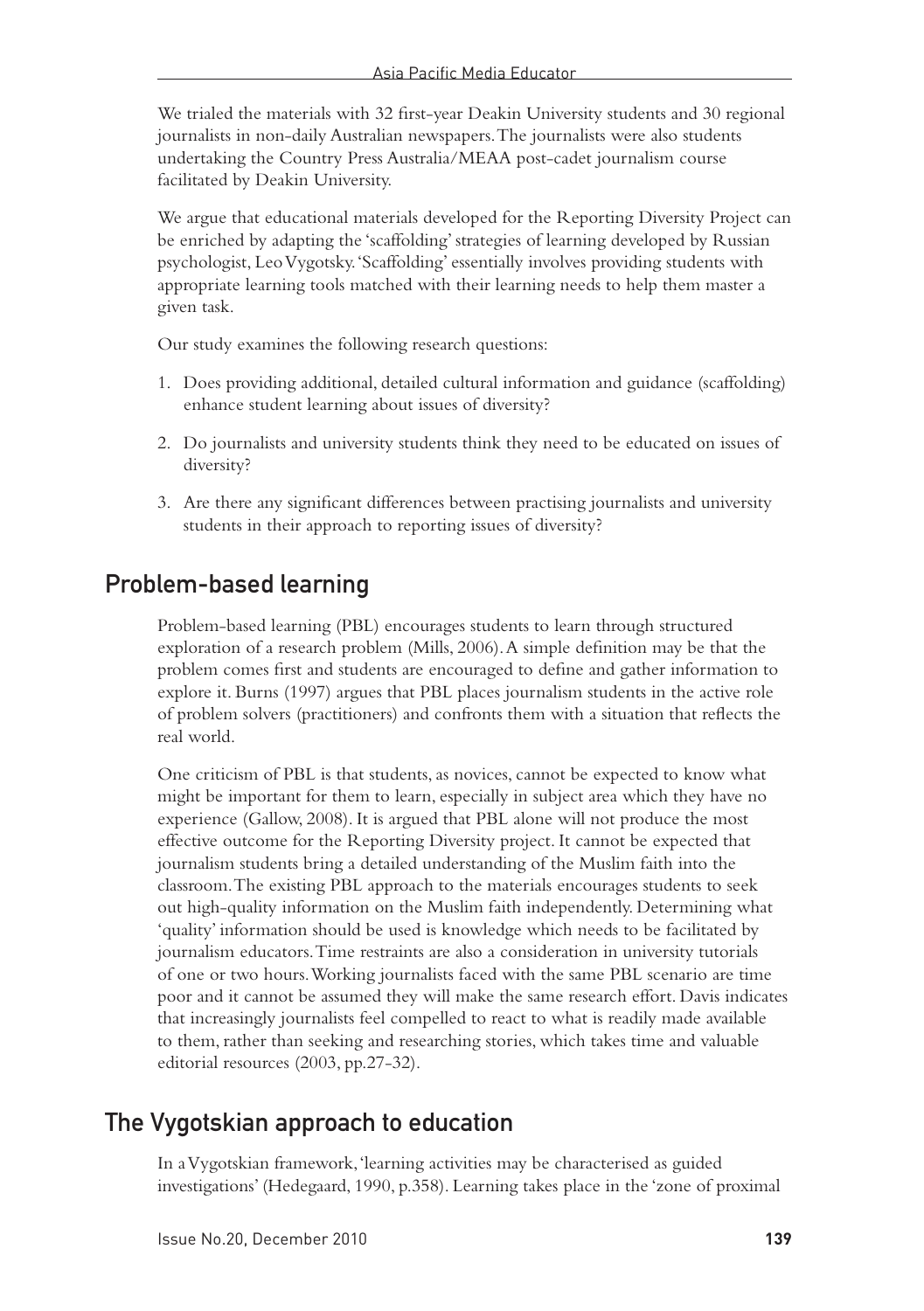development', which is defined as 'the distance between the actual development level as determined by independent problem solving and the level of potential development as determined through problem solving under adult guidance or in collaboration with more capable peers' (Diaz et al, 1990, p.159). Therefore, activities and information that aim to educate students must account for their level of experience or prior knowledge in order to be effective. This is best achieved by introducing scaffolding techniques to assist learning. The term 'scaffolding' has been given to the mediation, or assistance, that takes place in the zone of proximal development (Hogan & Pressley, 1997, p. 9). Jerome Bruner is credited with coining the term 'scaffolding', which refers to teacher control and support being gradually withdrawn as students gain increasing mastery of a given task (Diaz et al, 1990). Through scaffolding techniques, an ethical and professional approach to the Muslim netballers scenario could be modelled. This promotes discussion and reflection on how having good cultural information changes the way the story is told.

## Scaffolding tools for educating journalists on diversity issues

Vygotsky argues that guidance in learning takes place largely through dialogue between the teacher and student, and also between students, but it is also provided through what he termed as 'tools' and 'symbols' (Tryphon & Voneche, 1996; Moll, 1990; Wink & Putney, 2002).

In Vygotsky's view, language is the most powerful tool of all because word meaning fundamentally determines perception (Van der Veer, 1996) and language acquisition opens the way to conceptual thinking (Daniels, 2001). He recognised that for a student to become part of a knowledge community they must understand and be able to use the language of the discipline. This is important to our paper because it underlines the need to educate journalists on language and terminologies applicable to the people and the cultures they report on to help transform newsroom practices and public attitudes. Following this framework, we introduce four additional scaffolding tools to the discussion outlined in the curriculum materials. They include:

## Cultural information

Journalism students and educators involved in reporting cultural diversity programs recognise the importance of learning to include relevant cultural information as routine journalistic practice and expressed a need for relevant cultural information in an easy to use format to assist students.

Ian Richards (1993, p.85) notes that one of the feedback points from students at the University of South Australia undertaking a course in journalism and multiculturalism was the need for 'a handbook on cultural sensitivities'.

After the first year of the Diversity Reporting Program at the University of Washington School of Communication, instructors noted a key recommendation, which was to '…always mention background, history, and causes in relation to diversity themes. All issues have their history, and in order for the reading audience to become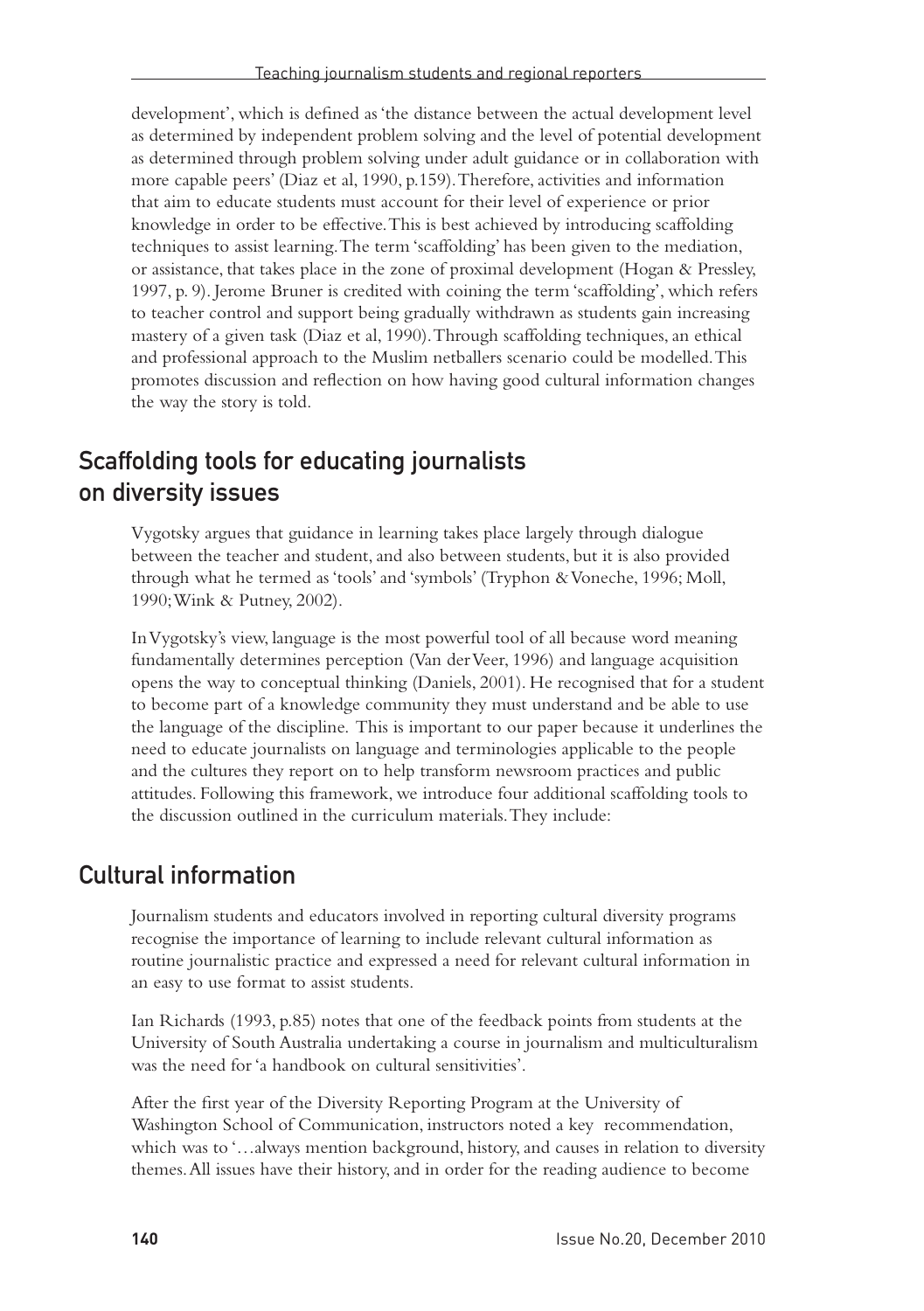well informed and have a contextual framework for the story, these histories need to be retold, even if only briefly' (Valenzuela, 1990, p. 48).

For the purpose of this project, we used information from the *Media Guide: Islam and Muslims in Australia,* a project sponsored by the Australian government's Department of Immigration and Multicultural and Indigenous Affairs, the Islamic Women's Welfare Council of Victoria and the Living in Harmony Project. *(http://home.vicnet.net. au/~iwwcv/IWWC\_media\_guide.pdf)*. The guide is an attempt to facilitate a working relationship between media and Muslim communities by providing information about Islam and Muslim communities to encourage accurate reporting of minority issues. Section 3.24 of this guide, 'Reporting on Modesty and Segregation', was used as a scaffolding tool in the case study to provide students with high-quality cultural material that could help them understand and contextualise the Muslim netballers' position on appropriate attire.

## **Graphics**

Newspaper journalists work with graphic artists to package information to make it easy and attractive for readers, and sometimes these graphics have life and value beyond their publication date. Senior Fairfax journalist Debra Cleveland, who has produced hundreds of important graphics for *The Australian Financial Review,* describes those of high value to readers as 'cut out and keeps'.

Journalists have always relied heavily on their own material for the purposes of research, which they are able to access through news organisations' libraries, intranets, stylebooks, newspaper files and other resources, including reference materials compiled for use by sub-editors that is generally kept in a folder on the sub's desk.

Journalists sometimes 'cut out and keep' a graphic that will be a useful tool. When the report, *'It's a sign of the times: What we wear can trigger an unholy row'* by Harriet Alexander and Rochelle Mutton (SMH, October 17 2006 p. 3) appeared, the production editor at *The Herald* cut out and kept the accompanying graphic (see graphic 1 below) in the reference area on the subs' desk.

#### **Graphic 1**



The graphic shows and names the different types of headscarves worn by Muslim women. Sub-editors on the paper continue to refer to it for checking that headscarves are correctly identified and spelt. The researchers decided this was also a highly appropriate tool to provide for journalism students as part of the curriculum materials as it was created by a newsroom and self-selected by journalists as a useful tool for reference. It can be used as a tool to scaffold student learning by providing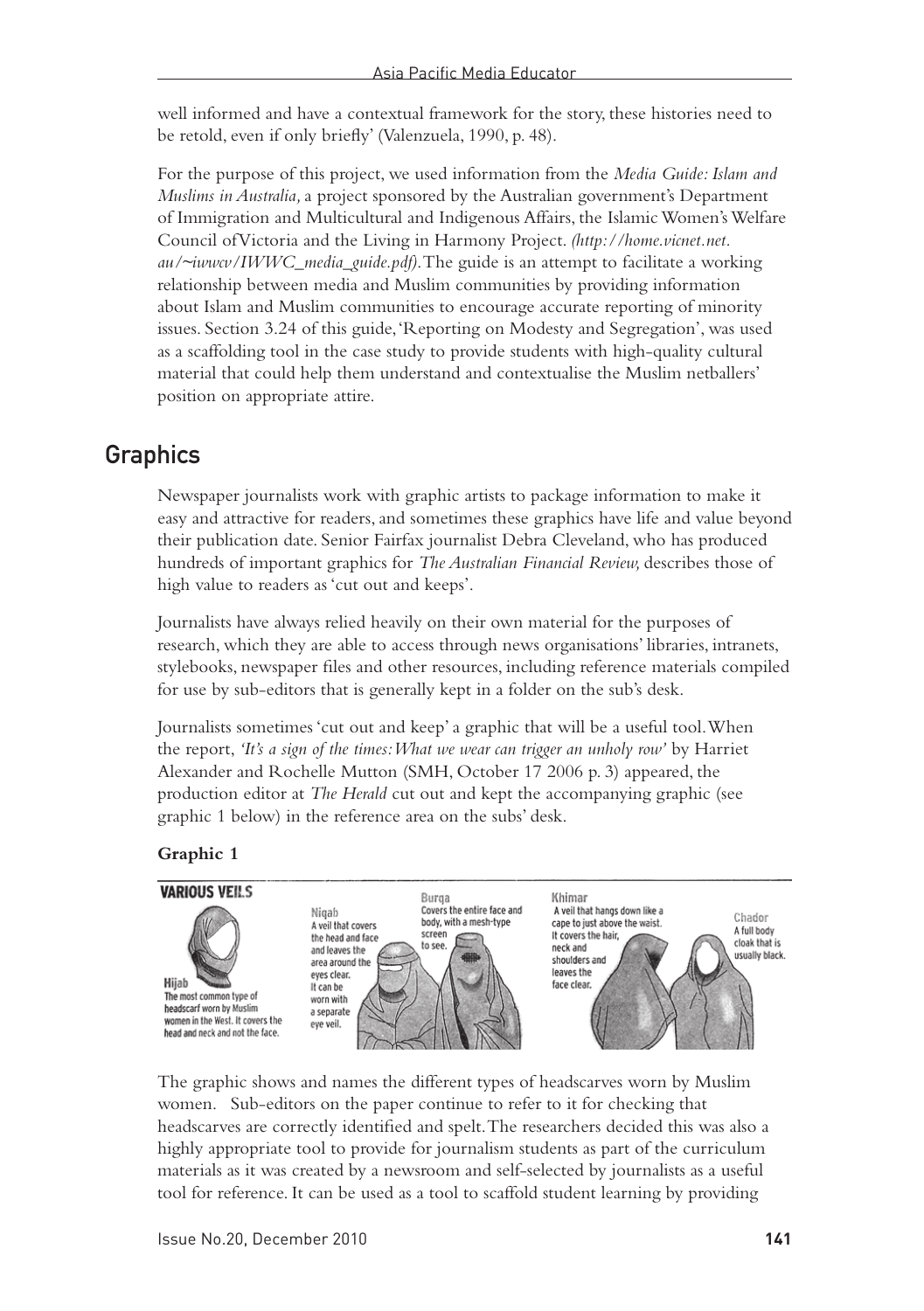a visual aid and correct terminology when reporting on issues involving Muslim women's dress.

#### Practical news writing

In order to successfully scaffold student learning, we needed to measure the students' current level of development so as not to assume more or less knowledge or skill than the students possessed at the outset. Asking students to write introductions to the story about the Muslim netballers gave us a chance to assess their approaches to the material and use this information as a starting point for scaffolding discussion on professional approaches to reporting the issue, including the need to provide cultural context and questioning conflict as the dominant news value. We emphasise that reporting this issue responsibly involves including other voices and cultural information.

#### The 10-point plan to reporting culture and difference

Burns points students towards a recommended guide to ethical reporting by Black, Steele and Barney (1997). This is a broad ethical framework that is generally helpful but not specifically designed to guide journalists' thinking on questions of culture and difference. We made some adaptations to it for use in the curriculum material trials at Deakin University. Questions were introduced and others re-framed to scaffold students' thinking on cultural diversity issues and the guide was recast in language designed to appeal to journalists.

## Methodology

This study trialed the materials developed as part of the Federal Government's Journalism in Multicultural Australia Project. A stratified, purposive sample of 30 regional journalists working for non-daily Australian newspapers was selected for the study. These journalists work on non-daily newspapers with a readership of less than 10,000 and have between one and three years' reporting experience. Thirteen of the journalists were participants in a conference for regional journalists and the other 17 were selected randomly from a population of 60 CPA post-cadet students. The journalists were invited to participate in the research and complete a subsequent questionnaire. All 30 journalists agreed to participate and were emailed copies of a plain language statement before completing the material. Their participation in the research was entirely voluntary. Anonymity was also guaranteed.

A purposive sample of 30 Deakin University journalism undergraduates was also selected for the study. They were on-campus students at the university's regional Victorian campuses at Geelong and Warrnambool. The case study was built into the course curriculum of the unit ALJ111 – Contemporary Journalism in Semester 1. The students were given the option of participating in the research during a onehour tutorial or completing an alternative exercise. They were given a plain language statement at the start of the tutorial and all agreed to participate.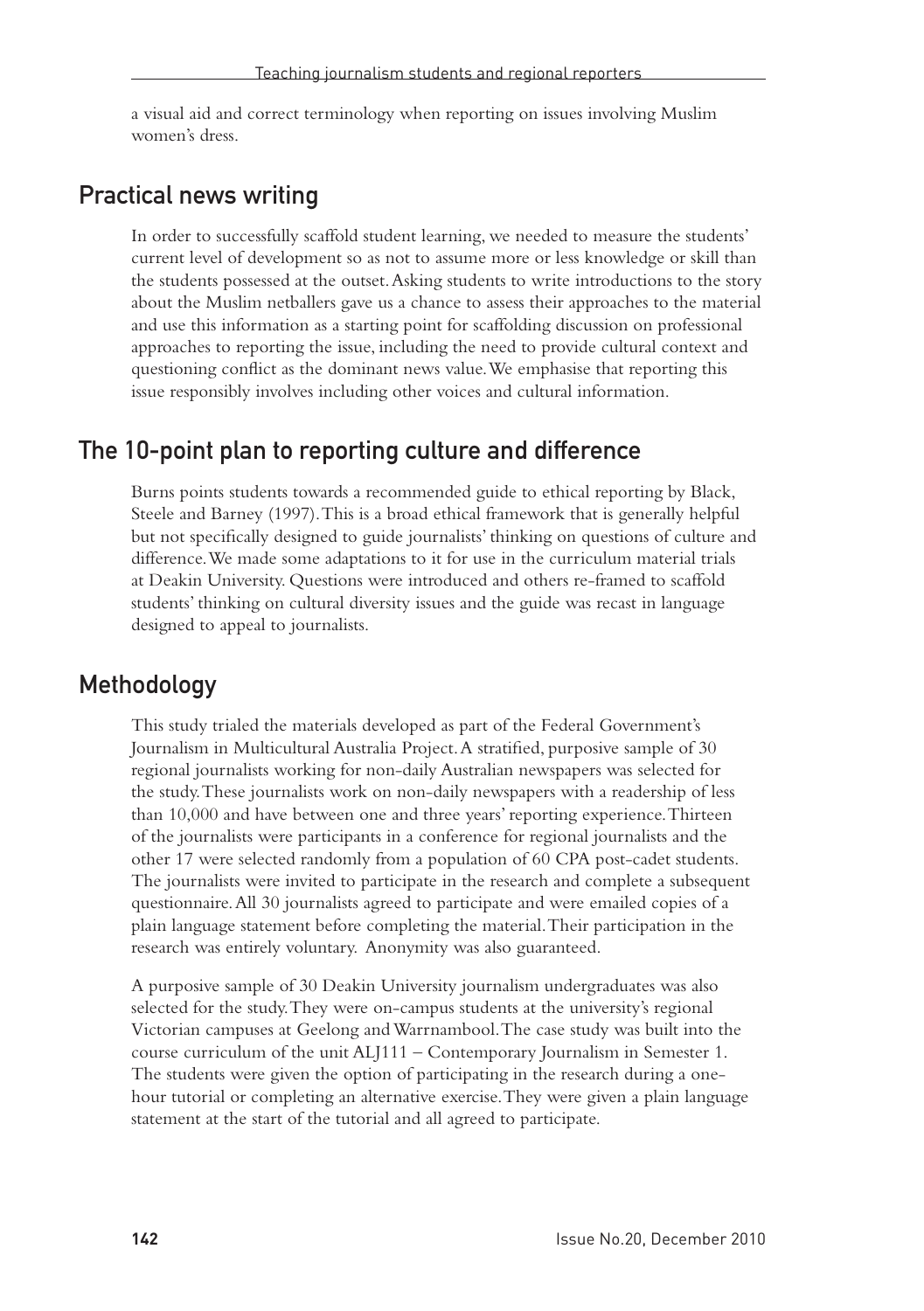## The curriculum material

The material issued to participants was divided into two sections. Respondents were asked to complete section one before being presented with section two.

#### **Section One:**

Secton one of the material included details of a case study listed below.

One of your friends alerts you to an uproar in the local netball competition. She tells you that the State Netball Association has banned Muslim girls from wearing headscarves when they play, effectively forcing them out of the competition. You call the president of the SNA, Ms Ball, who confirms the ban. You also speak to the local member of Parliament who says the real issue is protecting the freedom of Australian-born Muslim girls to be like all other Australians. You also speak to the mother of one of the girls affected by the ban. A transcript of these interviews is listed below.

#### **INTERVIEW 1: Ms Sharon Ball (President, State Netball Association)**

REPORTER: Is it true that girls from the City West Netball Club have been banned from the State competition for wearing Muslim headscarves?

MS BALL: They have not been banned from the competition. They have been banned from wearing the scarves with their uniforms. I am not racist - it is a question of dress code.

REPORTER: But they have to wear them, so they can't play…

MS BALL: It's their decision. It is a question of equity – one rule for all. I don't see why these girls should be forced to cover up – there is nothing indecent about a netball uniform. It is offensive to suggest there is. Girls playing in track pants and long sleeves under their uniform look ridiculous, let alone when they are wearing scarves as well.

#### **INTERVIEW 2: Mr Darrin Lee (Local member)**

REPORTER: Mr Lee, I understand you are concerned about the criticism levelled at State Netball for banning headscarves for Muslim players. Why have you entered this debate?

MR LEE: I believe these girls need protection from fundamentalist parents who stop them assimilating into Australian society. Decent Muslims should be taught to respect women, not make them hide themselves. We all know Muslim youth have problems in coming to terms with their identity - especially when there is conflict between value systems at school and at home.

REPORTER: Why aren't religious reasons an acceptable justification?

MR LEE: Allowing Muslims to wear the scarf while playing sport upsets national integration of the Muslims in particular. The scarf issue could be considered an issue that could bring more division and that allow it to be worn by one netball team would upset people of other faith. It is an issue of social integration.

REPORTER: But the girls have said they would feel too uncomfortable without their scarves…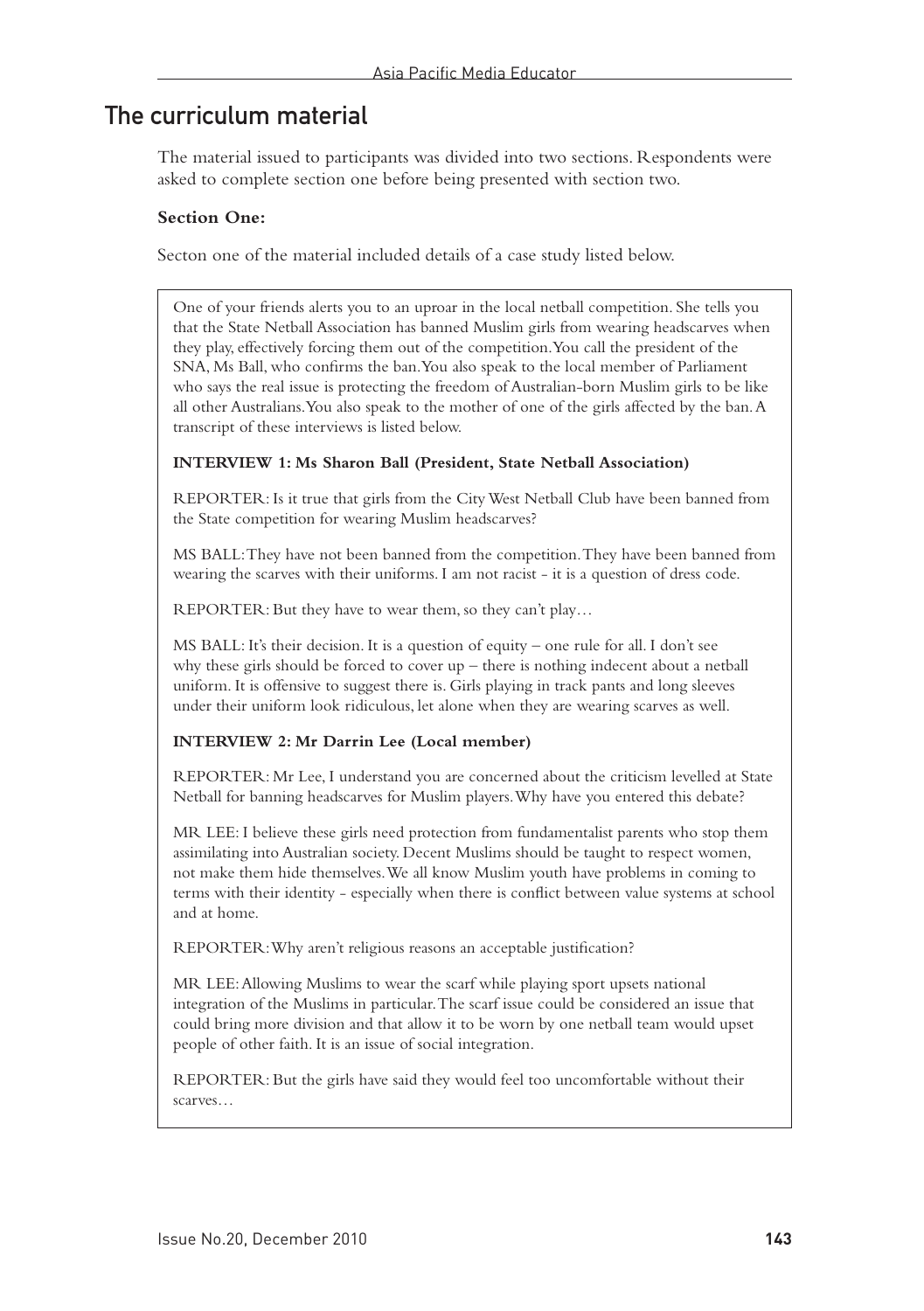MR LEE: The underlying rationale for the scarf is that women should cover their crowning glory so as not to provoke feelings of "lust" in men. In Australian society we have progressed to the view that it is men's responsibility to control their sexual urges whatever women are wearing.

#### **INTERVIEW 3: Mona Samander (Mother)**

REPORTER: Mrs Samander, why should your daughter and her team mates be allowed a different dress code to other players?

MRS S: Schools must "reasonably accommodate'' their students' religious practices, for example by letting them wear hijabs or Jewish skullcaps, so I don't see why sporting groups are any different. Not-for-profit private sports associations aren't exempt from the legal notion of "reasonable accommodation'' of religious practices.

REPORTER: Why is this issue so important to you?

MRS S: To ban headscarves is an extreme measure that only adds to the feelings of alienation and victimisation in sections of the Muslim community. We want our girls to be able to play sport and lead a healthy life. Why is modesty so offensive to some people?

#### **Questions for you to complete**

- **1: Write the introduction to this story based on the above material in the space below.**
- **2: Now read through the supplied material on Muslim dress (part 2) and complete the questionnaire.**

#### **Section Two:**

Students were asked to read information on Muslim women, modesty, segregation and the *hijab (http://home.vicnet.net.au/~iwwcv/IWWC\_media\_guide.pdf)* and also view the 'cut out and keep' graphic on Muslim dress (see Graphic 1).

Students were then asked to complete a questionnaire prepared according to the guidelines provided in Wimmer and Dominick (2006). The survey consisted of a range of open-ended and closed-ended questions such as:

- • Would you change the way you wrote the introduction to the story after reading through the material in part 2 yes/no;
- What changes would you make?
- Do you think you should provide information in your story about why women wear the hijab/headscarf? Yes/No
- • Who else could have been interviewed for this story?
- What secondary sources or background material could have been used?
- Do you think this story should be published? Yes/No
- List your reasons why/why not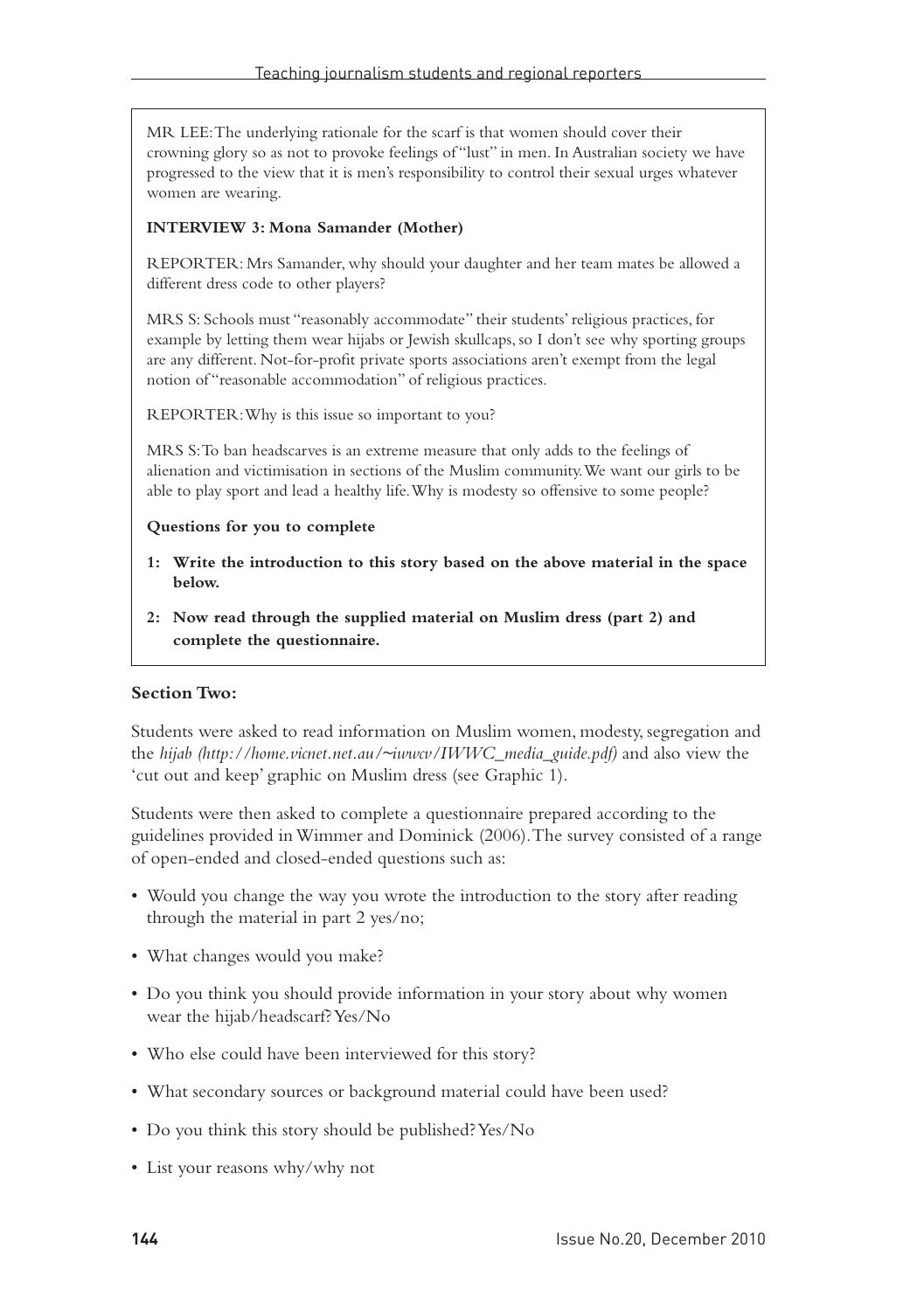• Do you think journalists need to be educated about issues of diversity such as the case study outlined above? Yes/No.

The students' responses to these questions provided the researchers with opportunities to identify where students needed more guidance and support and to scaffold their learning further through discussion.

### **Results**

The introductions to the story about Muslim netballers were first analysed to determine the news angle taken by the participants before they were presented with further educational material and the subsequent survey. The majority of introductions were written in standard news style. All 62 respondents identified the news value by highlighting the conflict between Muslim netballers and the State Netball Association. However, there were some standout examples of students who exhibited attitudes towards Muslim netball players that were of concern:

Two practising journalists offered the following intros:

Local member Darrin Lee has launched a stunning attack on the Muslim community claiming that fundamentalist parents are hindering their children's assimilation into the community.

And this:

City West Netball Club has been split by a decision to ban Muslim players from wearing headscarves. Those who have imposed the ban say it will help integrate young Muslim women into Australian society.

These introductions were from undergraduate students:

The State Netball Association has banned Muslim girls wearing their traditional headscarves in an attempt to scrap social alienation among the Muslim community.

The State Netball Association has banned Muslim girls from wearing headscarves while participating in the sport, believing they're protecting the freedom of Muslim girls to be like other Australians.

Sharon Ball, President of the State Netball Association, has banned Muslim girls from wearing headscarves whilst playing netball stating that girls who wear clothing underneath their uniform 'look ridiculous, let alone when they are wearing the scarves as well'.

Two news introductions written by respondents indicated that the Muslim girls were being forced to make a choice between their religion and their sport. For example:

Local netballers of the Islamic faith are being forced to choose between respecting their modesty and active participation in Australian sporting lifestyle.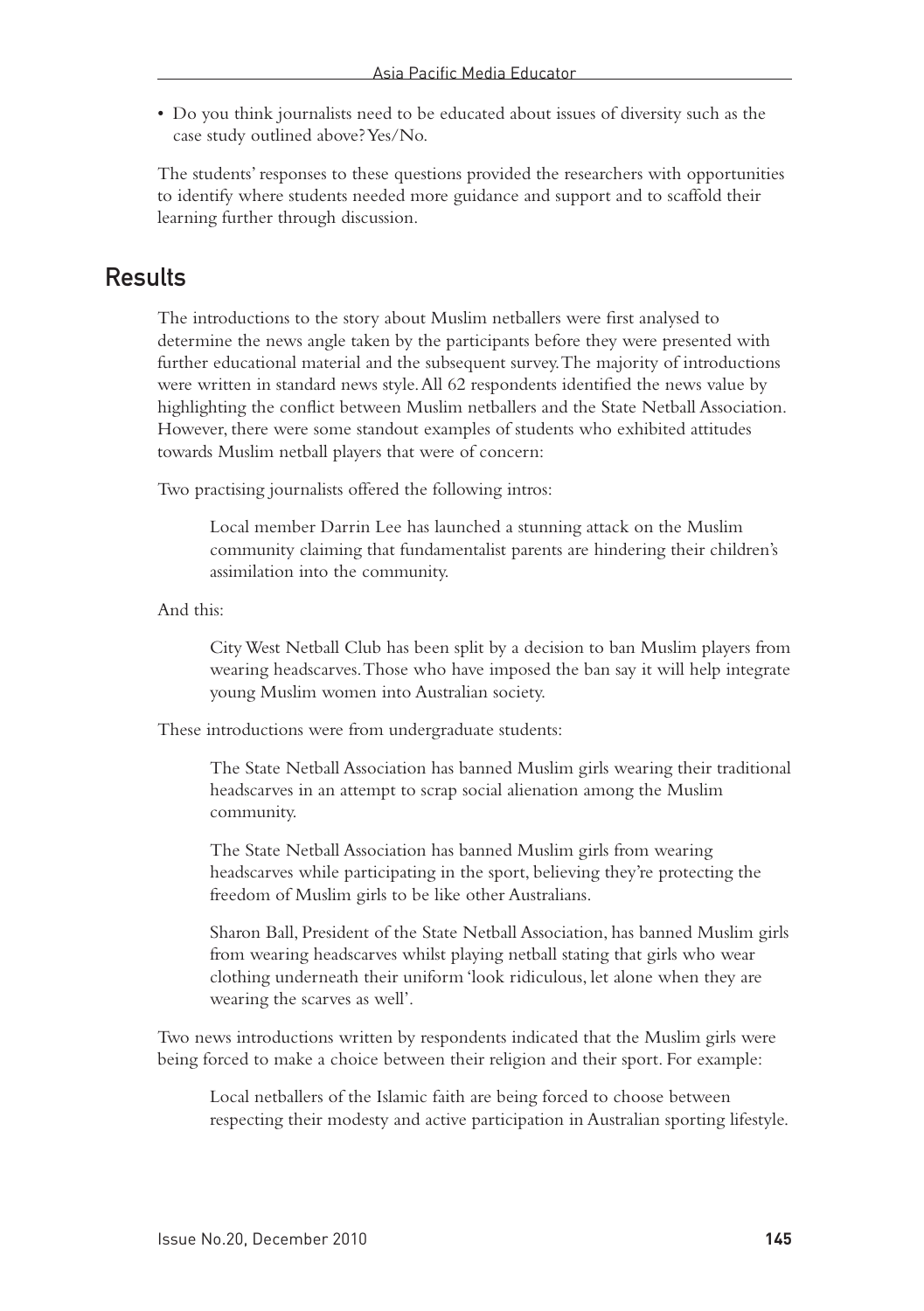The data provided by the participants from the survey was analysed and grouped in qualitative and quantitative categories. The following closed-ended survey responses were examined to provide quantitative analysis:

- • Do you think you should provide information in your story about why women wear the hijab/headscarf? (Yes/No)
- Do you think this story should be published? (Yes/No)
- Would you change the way you wrote the story after reading the material? (Yes/ No); and
- Do you think journalists need to be educated about reporting on issues of diversity? (Yes/No).

| Survey theme                                                                                                   | Working journalists'<br>response. Total<br>responses 30 |                | University<br>journalism students'<br>response. Total<br>responses 32 |                    |
|----------------------------------------------------------------------------------------------------------------|---------------------------------------------------------|----------------|-----------------------------------------------------------------------|--------------------|
|                                                                                                                | Yes                                                     | N <sub>0</sub> | Yes                                                                   | $\overline{N}_{0}$ |
| Would you change the way you wrote the<br>introduction to the story after reading the<br>educational material? | 6                                                       | 24             | 7                                                                     | 25                 |
| Responses in %                                                                                                 | 20%                                                     | 80%            | 21.8%                                                                 | 78.1%              |
| Do you think you should provide information<br>in your story about why women wear the hijab/<br>head scarf?    | 30                                                      | $\Omega$       | 31                                                                    | 1                  |
| Responses in %                                                                                                 | $100\%$                                                 | $0\%$          | 96.8%                                                                 | $0.03\%$           |
| Do you think this story should be published?                                                                   | 30                                                      | $\Omega$       | 27                                                                    | 5                  |
| Responses in%                                                                                                  | $100\%$                                                 | $0\%$          | 84.3%                                                                 | 15.6%              |
| Do you think journalists need to be educated<br>about reporting on issues of diversity?                        | 30                                                      | $\Omega$       | 32                                                                    | $\Omega$           |
| Responses in %                                                                                                 | 100%                                                    | $0\%$          | 100%                                                                  | $0\%$              |

#### **See Table 1 below:**

As indicated in Table 1, 100 percent of working journalists said they thought information should be provided in their news article about why women wear the hijab compared with 96.8 per cent of university students. One undergraduate student who did not believe this material was necessary did not provide a reason why.

All respondents agreed that journalists needed to be educated about reporting on issues of diversity. All the working journalists indicated the story should be published, while this position was supported by 84 per cent of university students.

Those university students who felt that the story should not be published offered the following explanations:

"It's been a topic covered by the media for many years ad nauseam. Moreover, its impact (is) arguably not that significant on society."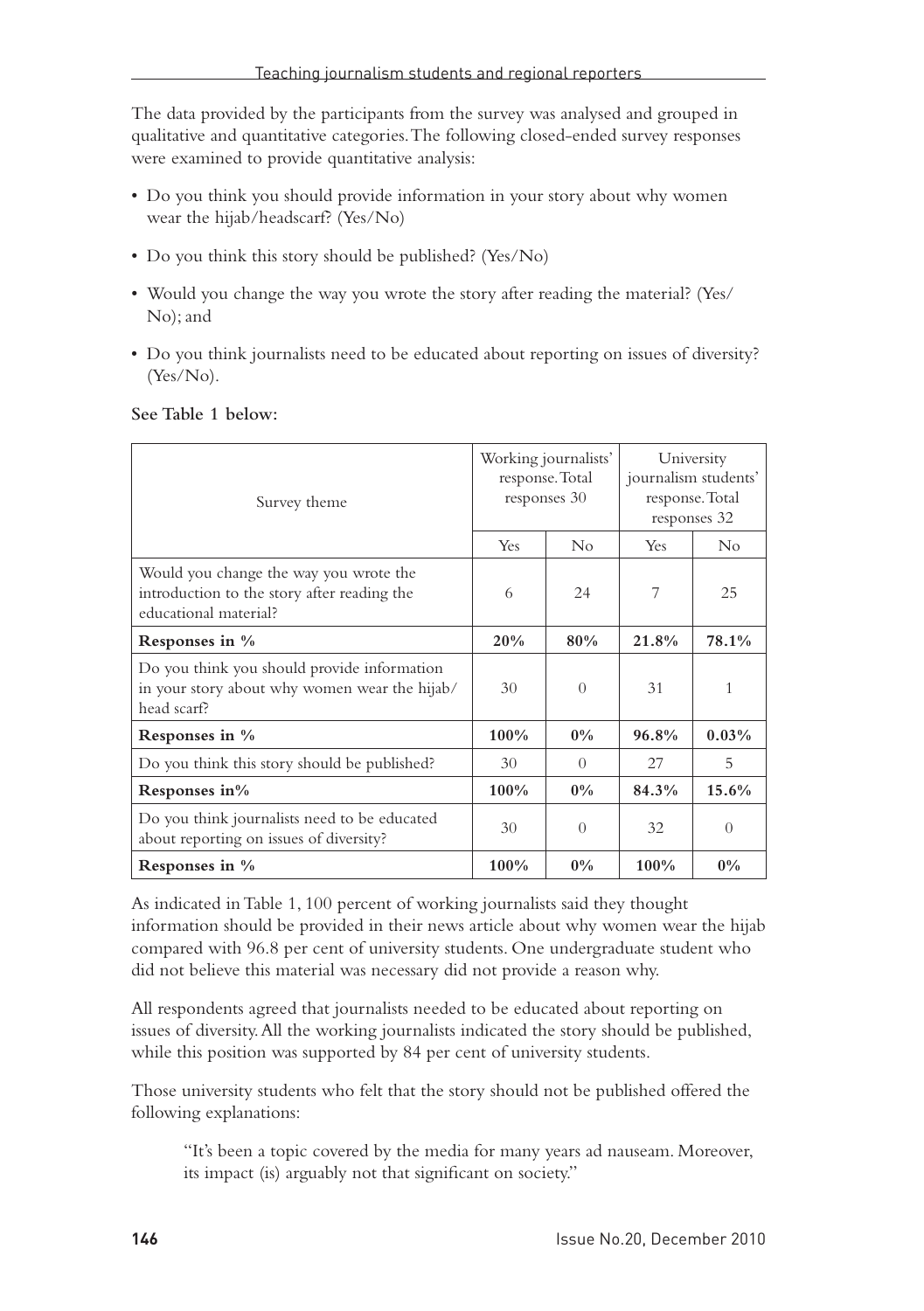And this from another student:

"This is an ongoing issue that fuels community division."

Two students said they believed the story was "not interesting" and hence should not be published.

Eighty per cent of the working journalists said they would not change the way they wrote the introduction to the story after reading the educational material, compared with 78 per cent of university students.

The responses from those who indicated they would make changes to their introductions were examined to provide a qualitative descriptive analysis of the themes of data collected. Overall, 13 respondents said they would change their introductions after reading through the material. The types of changes students would make included using more appropriate language or providing more cultural information. For example, one university student offered the following:

"Would provide more information about traditional headscarves for readers who don't know very much about the issue."

And this from a practising journalist:

I would call the scarf a hijab. I would make the tone of the introduction more serious and write how the girls would have to go against their religious beliefs in order to play netball."

Others said they would leave the MP out of the intro. A working journalist said:

"I would move Mr Lee's comments further down the story and instead get some more information on why the association has banned headscarves. Comments from the local Muslim community or even migrant community would come before his. After reading the background information his views are fairly inaccurate and I would expect would be quite offensive and I think using them in (the third paragraph) gives them credibility to the readers which is really misinforming them.

Two university students said they would ensure their introduction was more balanced by providing the opinions of all parties involved in the issue.

The survey responses to the questions "What secondary sources or background material could have been used" and "Who else could have been interviewed for this story" were examined to provide a quantitative analysis of the themes of data collected (see Table 2 next page).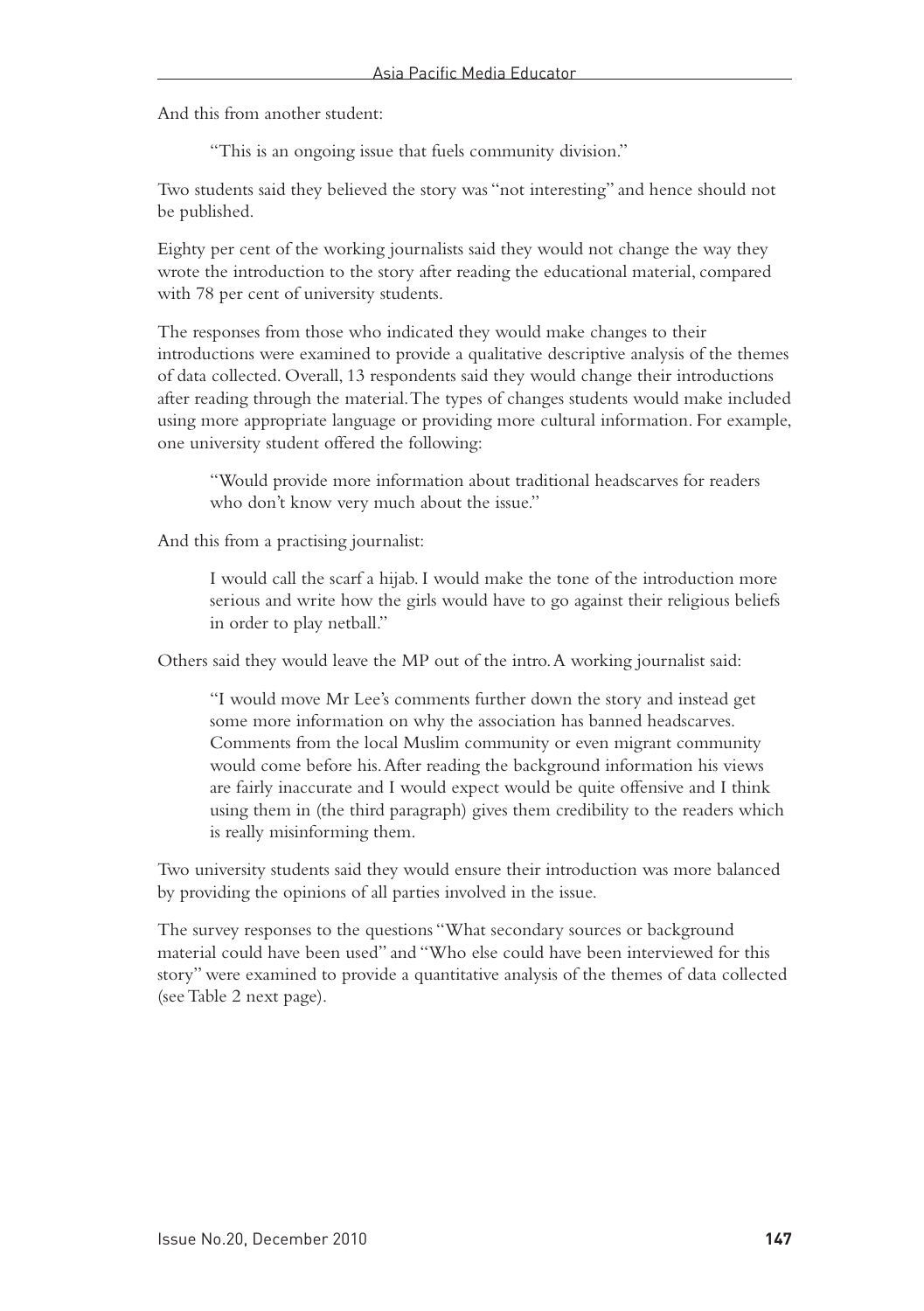| Other sources which may have been used in<br>researching article        | Journalists    | U <sub>ni</sub><br>students   | Total                         |
|-------------------------------------------------------------------------|----------------|-------------------------------|-------------------------------|
| Background information on the hijab/ Muslim faith                       | 24             | 17                            | 41                            |
| Background on netball dress code                                        | $\overline{4}$ | $\Omega$                      | $\overline{4}$                |
| Netball code of conduct                                                 | 1              | $\mathfrak{D}_{\mathfrak{p}}$ | 3                             |
| Legal position/discrimination policies                                  | 3              | 1                             | $\overline{4}$                |
| Forum on Australia's Islamic Relations (FAIR)                           | 1              | $\Omega$                      | 1                             |
| Media releases/statistics/internet                                      | $\Omega$       | 5                             | 5                             |
| Other interview subjects who may have been<br>contacted for the article |                |                               |                               |
| Muslim netball players                                                  | 17             | 25                            | 42                            |
| Opposition netball players                                              | 11             | 11                            | 22                            |
| Muslim community/religious leader                                       | 15             | 7                             | 22                            |
| <b>State Immigration Department</b>                                     | $\mathbf{1}$   |                               | 1                             |
| Academic                                                                | $\mathbf{1}$   |                               | 1                             |
| Safety expert (is hijab safe while playing sport)                       | 1              | 1                             | $\mathfrak{D}_{\mathfrak{p}}$ |
| Other netball association leaders                                       | $\Omega$       | 1                             | 1                             |
| Islamic Women's Welfare Council of Victoria                             | $\Omega$       | 1                             | 1                             |
| Extremist                                                               | $\theta$       |                               | 1                             |

**Table 2: Alternative sources and interview subjects**

Table 2 shows that a total of 41 respondents felt that background information on the hijab/Muslim faith was the important secondary source, while 42 respondents highlighted Muslim netball players as important interview subjects for the story. Other interview subjects identified included opposition netball players and Muslim/ community leaders. The data also indicated that working journalists were less likely to seek comment from the Muslim players but almost twice as likely to give a community or religious leader the opportunity to comment than the undergraduates.

Five of the undergraduates said they would use press releases, statistics and the internet as sources of information but no working journalist identified these as potential sources of information, even though they indicated strongly that background cultural information should be included.

#### Discussion and conclusion

The study shows all the journalists and journalism students surveyed believe they need to be educated on issues of diversity. The research also indicates that introducing 'scaffolding' strategies such as the use of graphics and background material on cultural diversity can assist students to think through the issues involved in reporting issues of cultural diversity as well as understand the need for specific cultural information, including appropriate language.

Asking students to write the introduction to the story in the first instance helped them to identify with the issue of cultural diversity from a professional and practical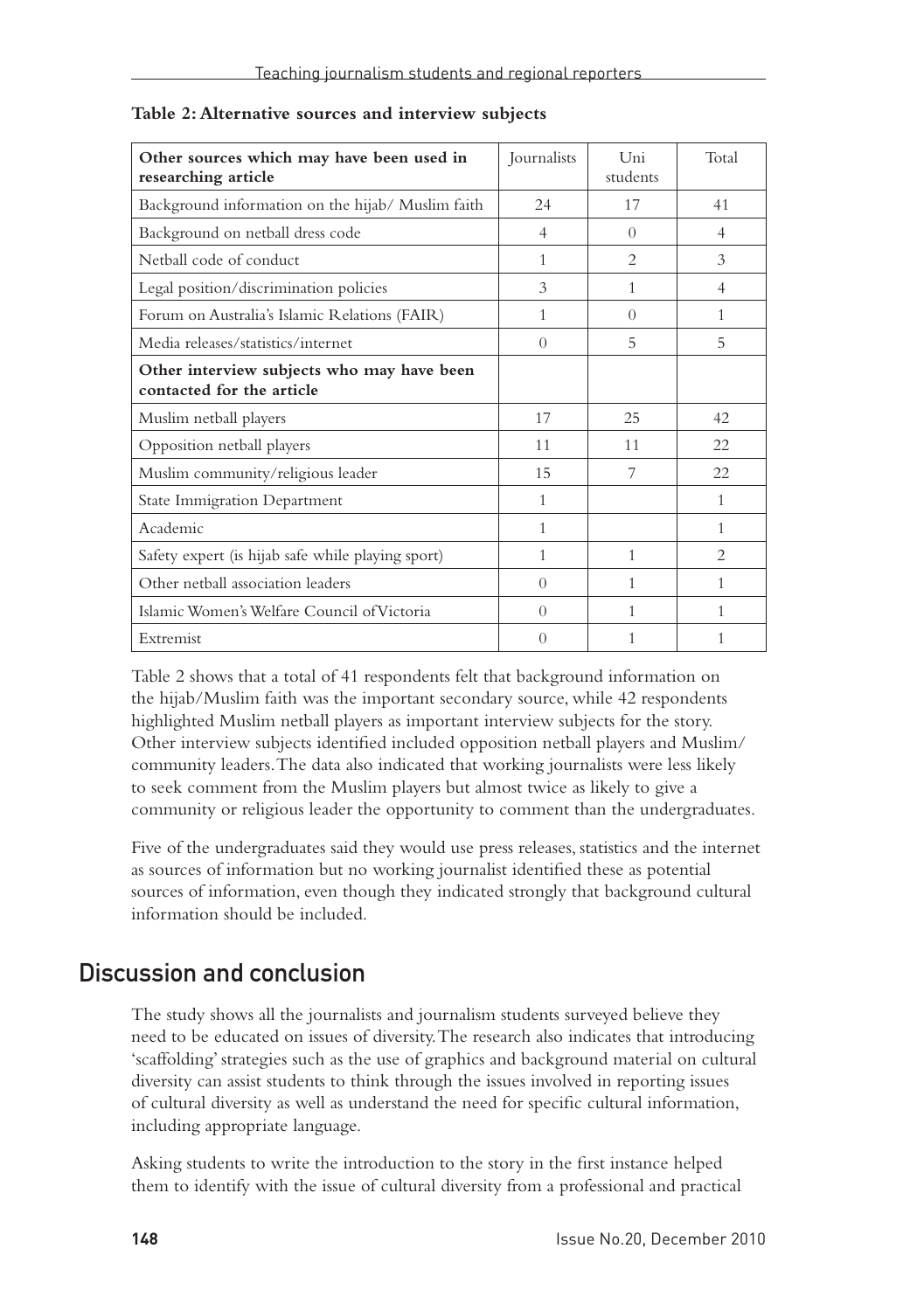perspective. The introductions showed that all journalists and journalism students identified the news value of the story by high-lighting the conflict between Muslim netballers and the State Netball Association, but it also revealed several examples of students who exhibited attitudes towards Muslim netball players that were of concern.

While 80 per cent of working journalists and 78 per cent of university students said they would not change the way they wrote the introduction to the story after reading the material designed to scaffold their learning, all participants indicated it was important to provide detailed cultural background information about the hijab and the Muslim faith for the readership.

Undergraduate students in particular thought it was important to give the young women who are the subject of the story, a voice. Twenty-five undergraduates suggested Muslim netballers should be contacted for comment, compared with 17 CPA students. Empowered with cultural information and language, these journalists in training are in a position to not only represent Muslims accurately and sensitively, but to enhance community harmony by educating the community and introducing Islamic terms to everyday conversation.

The results also showed that the majority of students used their news values and objectivity when writing the introduction to the story about the Muslim netballers. Some participants presented the issue as the Muslim girls having to choose between sport and their religious beliefs. This showed an underlying cultural assumption by the writers and offered an opportunity for the tutor to guide students in a discussion about what cultural assumptions are and how they can unwittingly cause journalists to perpetuate stereotypes and feed negative attitudes about people from other cultures.

The survey results indicated no working journalists would use press releases, statistics or the internet as a source of information, but five undergraduate students indicated these were potential sources. This reinforces Davis's (2003) notion of overstretched journalists being unable or unwilling to undertake in-depth research. It further highlights the need for cultural information that has been designed specifically to be highly accessible in newsrooms.

## Limitation of the study

This research did not attempt to measure the benefits of some discussion points outlined in the curriculum material because the study focused on the need to provide other forms of 'scaffolding' before discussion occurs. The discussion points not included in this research were:

- • Can the ethical values in this story be balanced with journalistic and commercial values?
- Have you *assumed* anything?
- What headline would you write for this story?

Further research is required to create a specially designed guide to help journalists' thinking on questions of culture and difference. We intend to pursue this work as the focus of a separate study.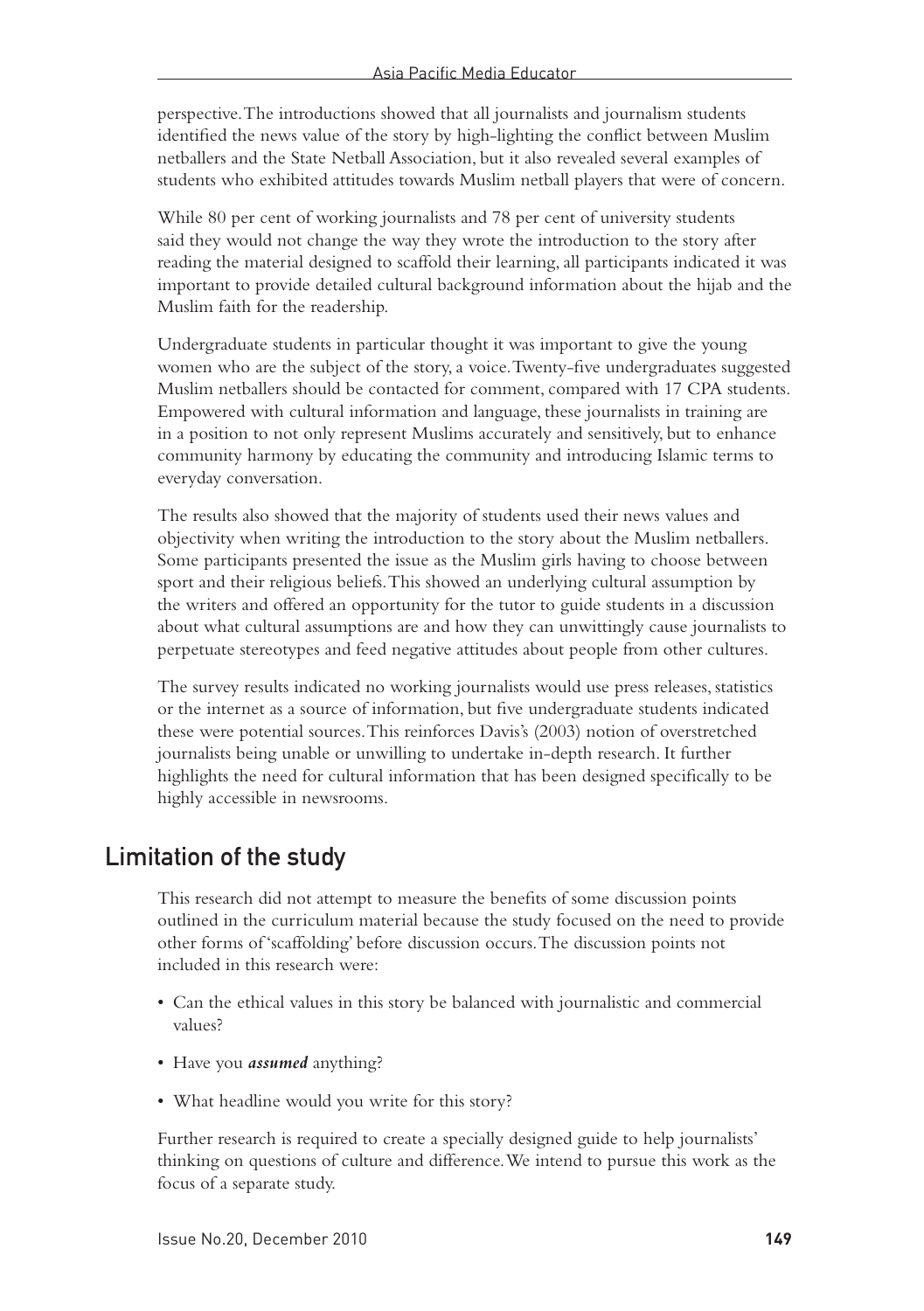A study to help tailor curriculum materials for those journalists involved in the CPA post-cadet course is also required. We do not believe the current materials are designed for distance education and there is an opportunity for imaginative and interactive technology-supported teaching strategies to help develop students' understanding of skills and dealing with matters of culture and difference.

#### References

- Alexander, H. & Mutton, R. (2006) It's a sign of the ti'mes: What we wear can trigger an unholy row. *Sydney Morning Herald.* October 17 p. 3.
- Barrows, H.S. (1985) How to Design a Problem-Based Curriculum for the Preclinical Years. New York: Springer Publishing Company.
- Black, J., Steele, B. & Barney, R. (eds) 1997 *Doing Ethics in Journalism*. 3rd edn. Boston. MA: Allyn & Bacon.
- Burns, L.S. (1997) Problem-Based Learning (PBL) and Journalism Educaton. Is it New Jargon for Something Familiar? *Australian Journalism Review,* Vol 19, pp 59-72.
- Burns, L.S. (2007) Do we get the media we deserve? *Australian Mosaic.* Vol.15, pp 19-21.
- Davis, A. (2003) Public relations and news sources. In S. Cottle (ed.) *News, public relations and power.* Sage: London, pp 27-32.
- Diaz, R.M., Neal, C.J. & Amaya-Williams, M. (1990) The social origins of self-regulation. In L.C. Moll (ed) *Vygotsky and Education.* Cambridge: Cambridge University Press.
- Gallow, D. 'What is Problem-Based Learning? Problem-Based Learning Faculty Institute. University of Califormia.Accessed August 15, 2008 at http://www.pbl.uci.edu/whatispbl. html).
- Hedegaard, M. (1990) The zone of proximal development as basis for instruction. In Moll, L.C (ed) *Vygotsky and Education.* Cambridge: Cambridge University Press, pp. 349-371.
- Hogan, K.P. & Pressley, M. (1997) *Scaffolding Student Learning: Instructional Approaches and Issues.*  Cambridge MA: Brookline Books.
- Henry, N. (2009) The Australian Collaboration: A Collaboration of National Community Organisations fact sheet. Accessed April 7, 2010 at http://www.australiancollaboration.com. au/\_factsheets/1.%20Multicultural\_FactSheet.pdf.
- Loftus, S. & Higgs, J. (2005) Reconceptualising problem-based learning in a Vygotskian framework. *Focus on Health Professional Education: A multi-disciplinary journal,* Vol 7, pp. 1-14.
- Loo, E. (2004) Cross Cultural Convergence in Journalism Training. In Leigh, J. & Loo, E. (eds) *Outer Limits: A Reader in Communication Across Cultures.* Melbourne: Language Australia, pp. 291-305.
- Mills (2006) Sharing ideas and research in social sciences learning and teaching, The Higher Education Academy. Accessed September 14, 2008 at http://www.c-sap.bham.ac.uk/ resources/project\_reports/ShowOverview.asp?id=4.
- O'Donnell, P. (2003) Answering the critics: Another look at educational initiatives to improve reporting of Indigenous and cross-cultural issues. *Australian Journalism Review,* Vol. 25, 135- 149.
- Perry, E.L. (2006) Infusing the Curriculum: Making Cross Cultural Journalism a Requirement of the Next Generation. *Rethinking the Discourse on Race: A Symposium on how the lack of racial diversity in the media affects social justice and policy.* St John's University School of Law, Queens: New York.
- Richards, I. (1993) Recognising Reality: Journalism education and multicultural Australia. *Australian Journalism Review,* Vol 15, pp. 81-86.